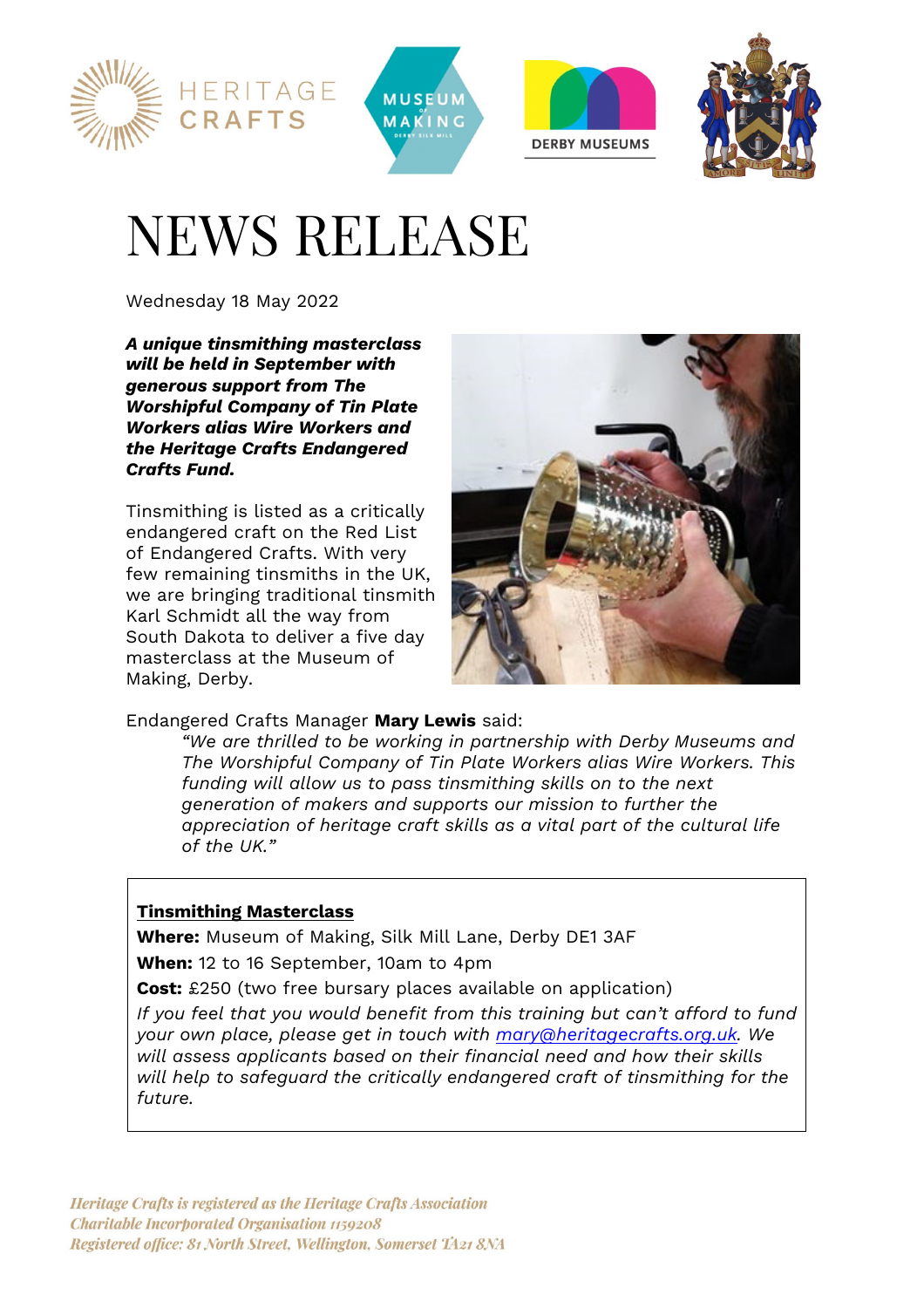Using tools and techniques of 19th century tinsmiths, students will learn how to lay out projects using patterns, cut and shape tin plate, and assemble shaped tinplate pieces into items they can take home, such as a tin cup or tankard, a tin sconce, tin ornaments and icicles, cake/biscuit cutters or a lantern.

Students will make multiple items, each one building on previous skills and techniques and gradually increasing in complexity over the course of the five-day workshop. They will learn how to develop patterns, workshop safety, how to use basic tinsmith's tools and stakes, how to operate handcrank machines, soldering, traditional construction techniques and more, all applied to specific creative tasks. The workshop will give participants a first-hand understanding of tinsmithing as a recognised heritage craft.

For more information about the course or the bursaries, email Heritage Crafts Endangered Crafts Manager Mary Lewis at mary@heritagecrafts.org.uk.

## **FNDS**

## **Contacts:**

- For press information and photographs, contact **Daniel Carpenter**, Operations Director – daniel@heritagecrafts.org.uk.
- For more information about the course or the bursaries, contact **Mary Lewis**, Endangered Crafts Manager – mary@heritagecrafts.org.uk.

#### **Photo credit:**

• Karl Schmidt, tinsmith

# **About Heritage Crafts**

Founded in 2009, the Heritage Crafts is a Charitable Incorporated Organisation (CIO) registered as the 'Heritage Crafts Association', the advocacy body for traditional heritage crafts. Working in partnership with government and key agencies, it provides a focus for craftspeople, groups, societies and guilds, as well as individuals who care about the loss of traditional crafts skills, and works towards a healthy and sustainable framework for the future. Its aim is to support and promote heritage crafts as a fundamental part of our living heritage.

www.heritagecrafts.org.uk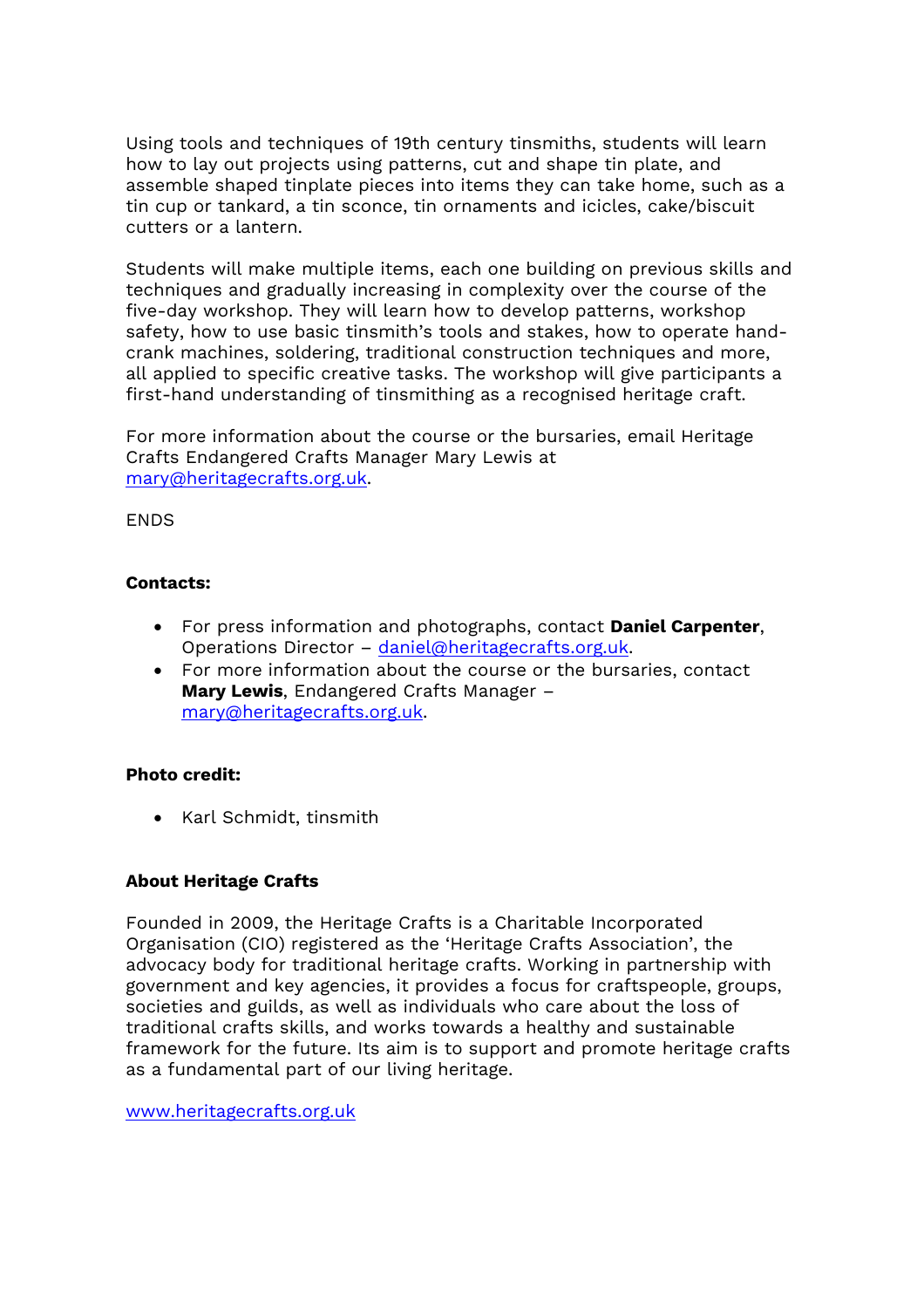#### **About the** *Red List of Endangered Crafts*

The Red List of Endangered Crafts, created by Heritage Crafts, was the first to rank traditional crafts in the UK by the likelihood they would survive the next generation. The 2021 edition of the Red List, funded by the Pilgrim Trust, assessed 244 crafts to identify those which are at greatest risk of disappearing, of which four have been classified as extinct, 56 as critically endangered, 74 as endangered and 110 as currently viable.

The Red List shows that the craft knowledge, skills and practices that form an important part of our shared cultural heritage are – for a number of reasons – at risk of being lost. Heritage Crafts believes that these cultural assets are as important as unique heritage buildings and ancient beautiful landscapes and could provide future generations with fantastic opportunities to enrich their lives and the lives of others.

http://redlist.heritagecrafts.org.uk

#### **Derby Museums**

Derby Museums is an independent charitable trust which is responsible for the rich cultural and creative history of Derby. It manages three sites across the city, the Museum and Art Gallery, Pickford's House and the Silk Mill, and holds and curates all the art and collections within them, including the world's largest collection of paintings by Joseph Wright of Derby.

www.derbymuseums.org

#### **The Museum of Making**

The Museum of Making is a new visitor attraction in the heart of Derby, exploring 300 years of Derbyshire's manufacturing history. On what is widely regarded as the site of the world's first modern factory at Derby Silk Mill and part of the Derwent Valley Mills UNESCO World Heritage site.

Completely designed and put together with the people and industries of Derby, the museum has on display over 30,000 objects, the vast majority of which have not been seen by the public before. It tells the stories of our making past to inspire the modern maker in all of us. The Eagle Engine on display at the new Museum of Making is on long term loan to Derby Museums from the Science Museum.

The Museum of Making has been developed and is operated by Derby Museums, which secured major grant funding from The National Lottery